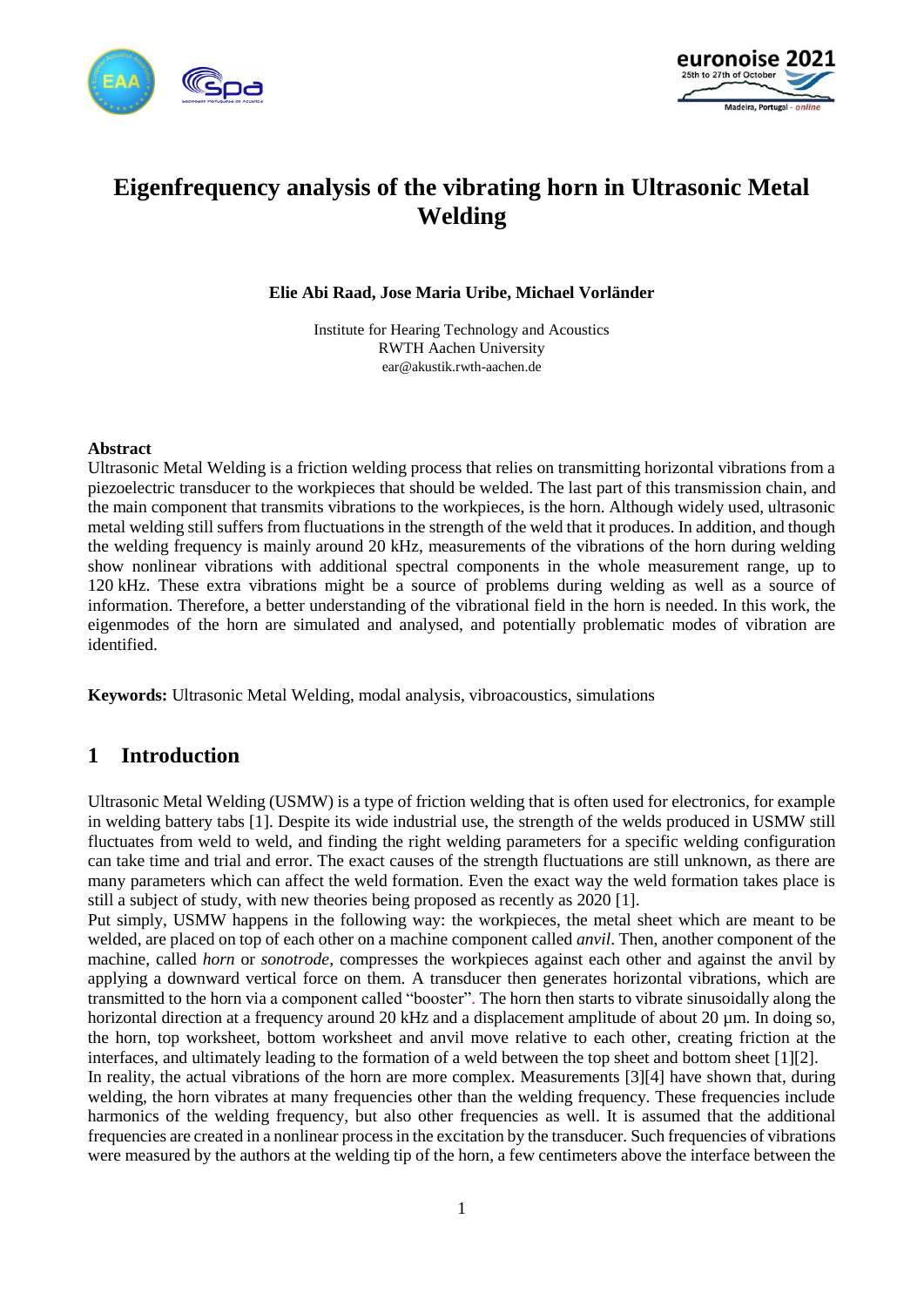

top workpiece and the horn as seen i[n Figure 1,](#page-1-0) and include frequencies both higher and lower than the welding frequency. The experimental data and the experimental procedure were already presented in [\[3\],](#page-9-2) but only part of the results were presented in those papers.

As the horn is excited at multiple frequencies, it is possible that some of those frequencies significantly excite eigenmodes of the horn. It is possible that some of those eigenmodes include a notable displacement of the welding tip of the horn in the vertical direction, into and away from the workpieces, which might affect the force applied by the horn on the workpieces. USMW, as its categorisation as a friction welding process suggests, relies heavily on the friction between the horn, the workpieces and the anvil. Friction itself depends heavily on the force applied by the horn on the workpieces, as well as the relative displacements between them. Therefore, the welding process might be affected by these extra frequencies, and better knowledge of the movement of the welding tip of the horn during welding is needed. Some displacement of the horn into the workpieces is already an integral part of USMW, with typical penetration depths starting at around 100 μm and increasing with welding time [\[5\].](#page-9-4)

The goal of this paper is to offer insight into USMW by studying the vibrations of the horn, the machine component directly responsible for welding. In this study, a modal analysis of the horn vibrations via simulations is done. The eigenfrequencies of the horn are derived and compared to experimental measurements. Since a very important factor for the formation of a weld in USMW is friction, and friction depends directly on the vertical force applied by the horn on the worksheets, the eigenmodes are investigated as well to see whether they might affect the force applied by the horn on the worksheets. One should note two elements: first, the horn is modelled as a LTI system in this study. Second, this study was done for a single horn geometry. In USMW, horn geometries are highly variable, and are often customised to the type of weld required. Therefore, the results shown in this study should not be generalised blindly to any horn geometry, but should rather be taken as a case example, and the results should be extended to multiple horn geometries.

# **2 Measurements and simulations**

### **2.1 Experimental data acquisition**

The experimental data and the experimental procedure were already presented i[n \[3\],](#page-9-2) but only part of the results were presented in those papers. A short recapitulation of the measurement procedure will be given here. For more information on the welding parameters, the reader is invited to refer to [\[3\].](#page-9-2)

<span id="page-1-0"></span>

Figure 1: Measurement point on the horn, in the white circle (repeated from [\[3\]\)](#page-9-2)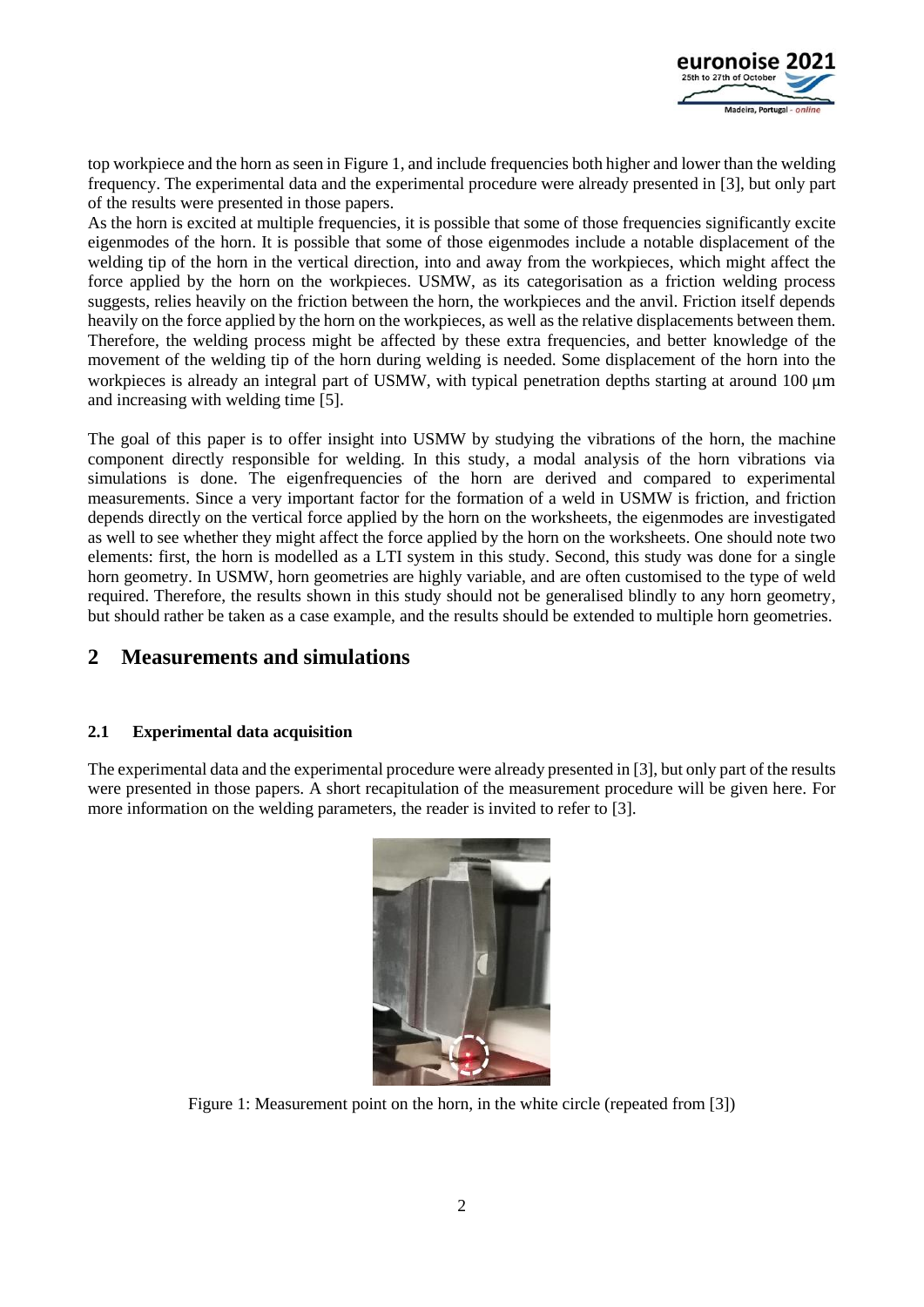

The vibrations of the horn were measured during welding along the direction of welding using a Polytec CLV-2534 laser Doppler vibrometer, which measured the velocity of the horn. The velocity was later integrated to get the displacement vibrations. The measurement point was taken a few centimetres above the top sheet-horn interface, as shown in [Figure 1.](#page-1-0) The workpieces welded were CW-008A copper sheets, of dimensions 125 mm x 45 mm x 0.5 mm (length x width x thickness), welded along the width. The amplitude of vibration of the horn at the welding frequency was 25 µm. The sampling rate of the measurement system was 250 kHz, and the vibrations were measured up to 125 kHz.

The direction of measurement is important to note, because no vibrations in other directions were measured. This means that no information about the vibrations of the horn in any other direction, for example vertically, is available.

### **2.2 Simulation setup**

### **2.2.1 Simulation parameters**

The simulations were done in COMSOL 5.5 using the Structural Mechanics component of the Acoustics module. The simulations used Finite Element Methods with quadratic elements, and with at least six mesh elements per wavelength. The material of the horn is assumed to be structural steel (the exact material was not given by the manufacturer), and the material properties used were the default properties in COMSOL. The highest frequency studied was 62 kHz, and the maximum element size was 0.0148 m. The study settings include geometric nonlinearities, and the modal search was done for 42 modes, which covered modes up to a little more than 60 kHz. The rest of the settings were the default settings in COMSOL.

The 3D model of the horn was provided by the Welding and Joining Institute, RWTH Aachen, and is shown i[n Figure 2.](#page-2-0) The length of the horn is along the x direction, the direction of vibration of the horn during welding. The z direction is the vertical direction, in which the horn applies the constant force against the workpieces and anvil. The horn has a length of 14.83 cm. The welding area, shown in green in [Figure 2](#page-2-0) (b), has knurls which dig into the upper workpiece. The knurls have 0.8 mm base side, 300 μm height and 90° apex angle.



<span id="page-2-0"></span>Figure 2: CAD model of horn (a) without the bolts and (b) with the bolts, shown as red lines. Dashed lines mean that the bolt goes through the horn, and full lines mean that the bolt is outside the horn. At the welding tip, the welding area, in green, is the area in contact with the upper worksheet.

### <span id="page-2-1"></span>**2.2.2 Excitation and boundary conditions**

Before the boundary conditions applied on the model are explained, the forces which act on the horn during welding and the expected modal behaviour of the horn should be described.

At x=0 m, shown on [Figure 2,](#page-2-0) the horn is connected to the booster via a two-ended bolt, which runs through both of them. During welding, the vibrations of the booster are transmitted to the horn via this bolt and contact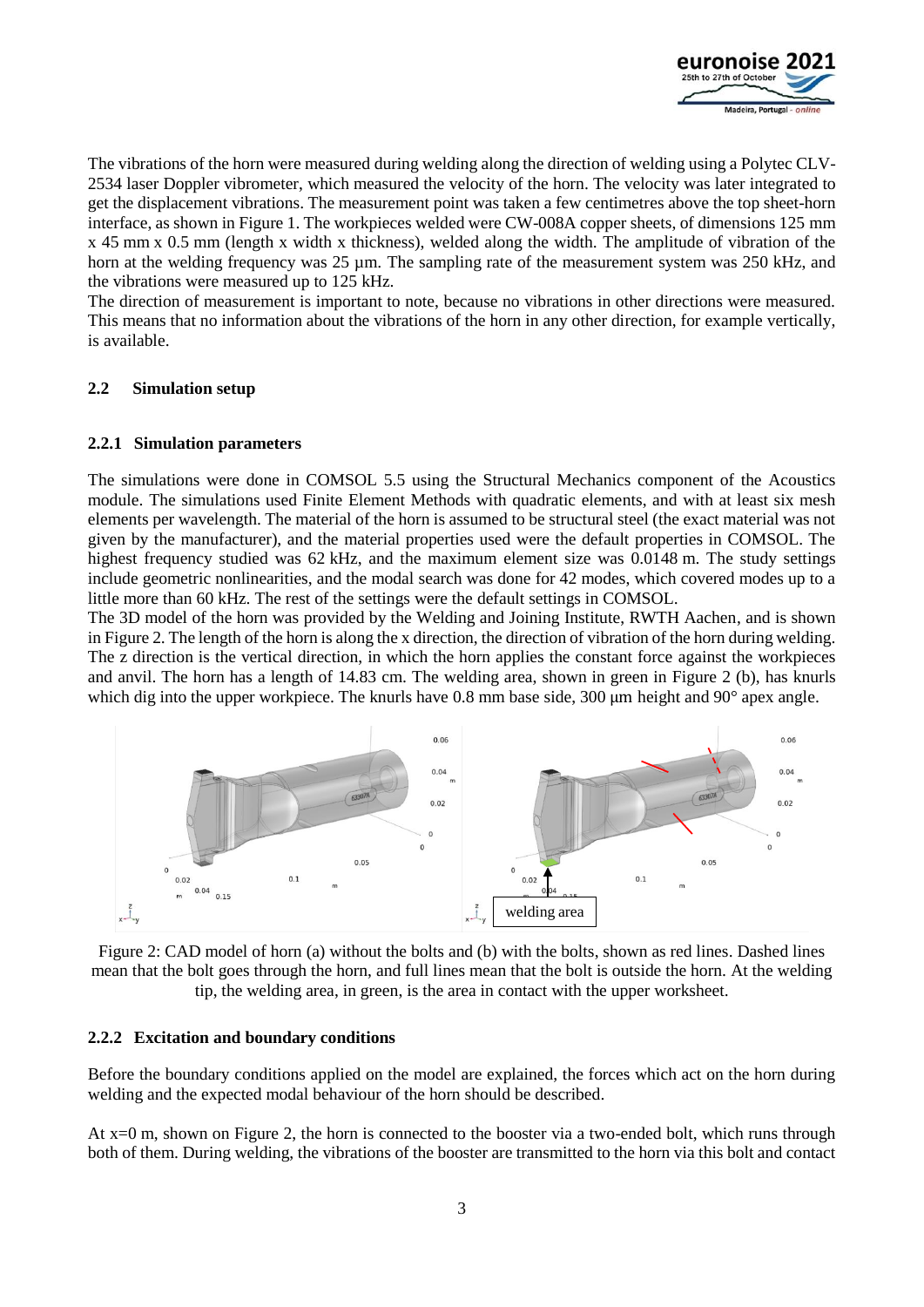

between the horn and booster surfaces. The forces applied on the horn at  $x=0$  m are a constant vertical force along the negative z axis, and a sinusoidal excitation force along the x axis: the welding excitation force. These forces are distributed along the bolt threads. Furthermore, a few centimetres forward along the x axis, another, smaller bolt runs radially through the horn from its outside perimeter makes contact with the two-ended bolt. This radial bolt is used to strengthen the connection between the booster and the horn. Therefore, the horn has an antinode of 20 kHz at  $x=0$  m by design.

At x=0.1483 m, where the horn is in contact with the upper worksheet, there is another antinode of 20 kHz. Indeed, the wavelength of the longitudinal wave in the horn at 20 kHz is 5900 $\frac{m}{s}$  / 20 kHz=0.295 m, where 5900 is the speed of sound of the longitudinal wave in structural steel; this is double the horn length. Therefore, there is half a wavelength of 20 kHz in the horn, with two antinodes of opposite phase: one at  $x=0$ , and the other at x=0.1483 m. It is therefore expected for the horn to have a compression-elongation behaviour at 20 kHz. Furthermore, at x=0.1483 m, the forces applied on the horn are a vertical force in the positive z direction, the reaction to the force applied by the horn on the workpiece, and a friction force which resists the movements of the horn. In addition, it is expected that, at the welding tip, the horn amplifies frequencies received at x=0 m. Frequencies received from the transducer would then be amplified at the welding tip, leading to a more efficient welding.

Between the two antinodes, at  $x = 0.075$  m, is a node of the 20 kHz wave, with minimal vibrations. At the position of the node is a curved slit on the upper side of the horn. In this curved slit, perpendicular to the length of the horn, is placed a bolt. Via this bolt, the USMW machine applies a vertical force on the horn in the negative z direction. Furthermore, due to its threads and its position at the bottom of a curve, the bolt also applies a frictional resistance to vibrations along the welding direction. Since this bolt is placed at a node of the 20 kHz wave, it does not affect its propagation much, but dampens the vibrations at other frequencies, such as 40 kHz for example, which would have an antinode at that position. Furthermore, at this position, there is also another bolt, which touches the perimeter of the horn. This bolt is merely placed on the horn, not tightened against it. This bolt would not cause resistance against movement in the welding direction, but would resist any radial motion that pushes against it, for example in bending modes.

In this study, only the contact with the bolt in the curve was modeled using a fixed boundary condition. No other boundary conditions were applied on the horn.

# **3 Results**

#### **3.1 Measurement results**



<span id="page-3-0"></span>Figure 3: Frequency plot of horn vibrations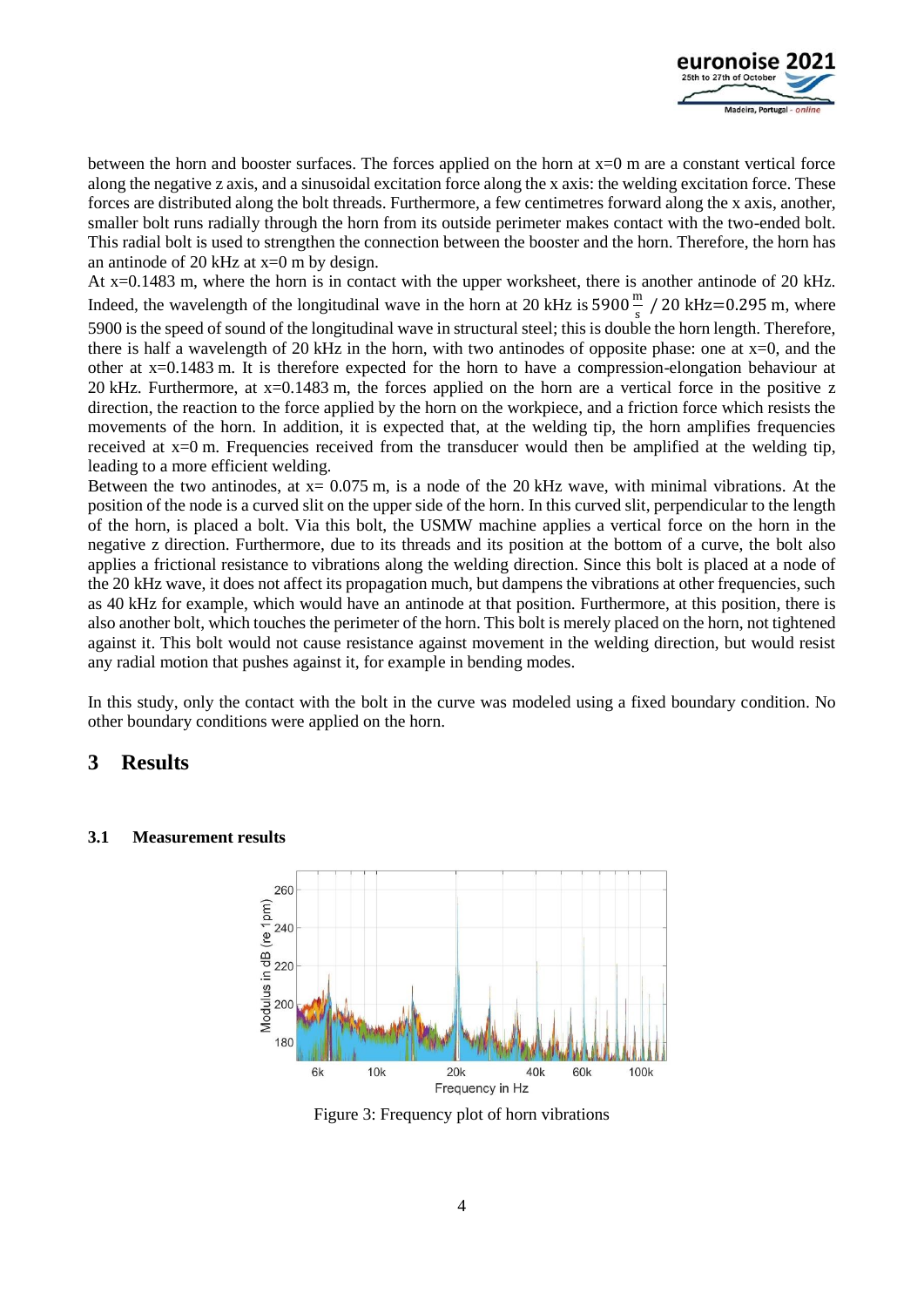

[Figure 3](#page-3-0) shows the frequency plot of 27 measurements of the horn vibrations. The different colours in the plot represent the different measurements. Since information on a specific measurement is not relevant for this analysis, a legend was not added to the plot for better readability. Furthermore, since the peaks have a certain width, have sometimes many smaller peaks close to them, and there are slight differences (less than 50 Hz) between different measurements, the frequencies with the highest amplitudes were chosen.

From [Figure 3,](#page-3-0) it is clear that the peaks of all 27 measurements overlap very well. The welding frequency and its first two harmonics are visible at 20.28 kHz, 40.56 kHz and 60.85 kHz. Other frequencies are visible as well, and seem to be harmonics of a fundamental frequency 6.62 kHz. The harmonic series is given by

$$
F_{The} = 6.62 \; kHz * n \tag{1}
$$

where  $n = 1, 2, \ldots$ 

[Table 1](#page-4-0) lists the peak frequencies of [Figure 3](#page-3-0) in the row  $F_{Meas}$ , the theoretical harmonics in row  $F_{The}$ , and the difference between them. The difference between the theoretical frequencies and the measured frequencies is given in the row *Difference* and calculated by:

$$
Difference(\%) = \frac{|F_{The} - F_{Meas}|}{F_{The}} * 100\%
$$
\n(2)

<span id="page-4-0"></span>where  $F_{The}$  is the theoretical frequency and  $F_{Meas}$  is the measured frequency.

| multiple           |          | 2     |       | 4     | 5     | 6     |        | 8      | 9      |
|--------------------|----------|-------|-------|-------|-------|-------|--------|--------|--------|
| $F_{The}$ (kHz)    | 6.62     | 13.24 | 19.86 | 26.48 | 33.1  | 39.72 | 46.34  | 52.96  | 59.58  |
| $F_{Meas}$ (kHz)   | 6.62     | 13.68 | 20.28 | 26.89 | 33.97 | 40.56 | 47.18  | 54.29  | 60.85  |
| Difference (kHz)   | $\theta$ | 0.44  | 0.42  | 0.41  | 0.87  | 0.84  | 0.84   | 1.33   | 1.27   |
| Difference $(\% )$ | 0.00     | 3.32  | 2.11  | 1.55  | 2.63  | 2.11  | 1.81   | 2.51   | 2.13   |
| multiple           | 10       | 11    | 12    | 13    | 14    | 15    | 16     | 17     | 18     |
| $F_{The}$ (kHz)    | 66.2     | 72.82 | 79.44 | 86.06 | 92.68 | 99.3  | 105.92 | 112.54 | 119.16 |
| $F_{Meas}$ (kHz)   | 67.45    | 74.55 | 81.13 | 87.76 | 94.31 | 101.4 | 108.0  | 114.6  | 121.7  |
| Difference (kHz)   | 1.25     | .73   | 1.69  | 1.7   | 1.63  | 2.1   | 2.08   | 2.06   | 2.54   |
| Difference $(\% )$ | 1.89     | 2.38  | 2.13  | 1.98  | 1.76  | 2.11  | 1.96   | 1.83   | 2.13   |

Table 1: Peak frequencies from measurements, theoretical harmonics, and their differences

From [Table 1,](#page-4-0) the measurement frequencies seem to fit the theoretical harmonic series quite well, with differences of less than 4% for all frequencies. The 20.28 kHz frequency has the highest amplitude, and contributes the most to the movement of the horn tip in the welding direction. Compared to the welding frequency, all other frequencies have much smaller amplitudes. The next frequencies with the largest amplitudes are 60.85, 40.56 and 81.13 kHz, with amplitudes larger than 0.1 μm, all harmonics of the welding frequencies, while the other ones have amplitudes. The other frequencies all have amplitudes ranging between 0.004 μm and 0.089 μm. The latter is reached by the 6.62 kHz frequency, the fundamental of the harmonic series.

[Table 2](#page-5-0) lists the displacement level  $L_{Disp}$  in dB re 1 pm of the measured displacement of the horn in the welding direction, in the x-direction, for each peak frequency.  $x_{meas,peak}$  shows the amplitude of the displacement at each measurement frequency in the x direction, calculated from  $L_{Disp}$ . The amplitude of vibration of the horn changes during welding, so  $x_{meas,peak}$  only shows a peak amplitude averaged over the entire welding. Example figures can be seen in [\[3\].](#page-9-2)  $x_{meas,peak}$  for any frequency f is calculated by:

$$
x_{meas,peak}(f) = \sqrt{10^{L_{Disp}(f)}/10 * (1e - 12)^2 * 2}
$$
 (3)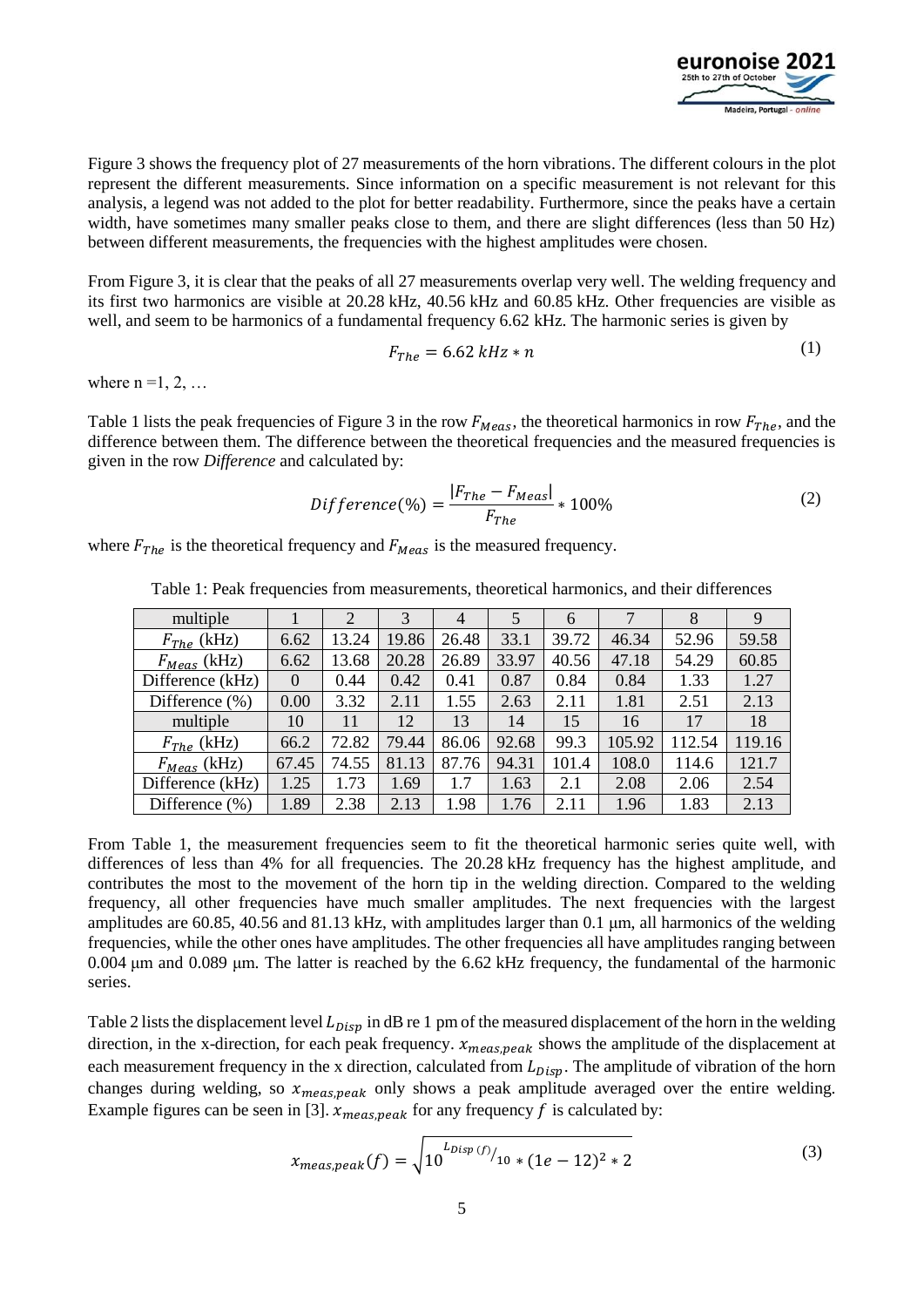

From [Table 2,](#page-5-0) it is clear that the 20.28 kHz frequency has the highest amplitude, and contributes the most to the movement of the horn tip in the welding direction. Compared to the welding frequency, all other frequencies have much smaller amplitudes. The next frequencies with the largest amplitudes are 60.85, 40.56 and 81.13 kHz, with amplitudes larger than 0.1 μm, all harmonics of the welding frequencies, while the other ones have amplitudes. The other frequencies all have amplitudes ranging between 0.004 μm and 0.089 μm. The latter is reached by the 6.62 kHz frequency, the fundamental of the harmonic series.

<span id="page-5-0"></span>

| $F_{Meas}$ (kHz)           | 6.62  | 13.68 | 20.28 | 26.89 | 33.97 | 40.56         | 47.18 | 54.29 | 60.85 |
|----------------------------|-------|-------|-------|-------|-------|---------------|-------|-------|-------|
| $L_{Disp}$ (dB re 1 pm)    | 216   | 210   | 256   | 209   | 202   | 222           | 197   | 198   | 235   |
| $x_{meas,peak}$ ( $\mu$ m) | 0.089 | 0.045 | 8.923 | 0.040 | 0.018 | 0.178         |       |       | 0.795 |
| $F_{Meas}$ (kHz)           | 67.45 | 74.55 | 81.13 | 87.76 | 94.31 | 101.4         | 108.0 | 114.6 | 121.7 |
| $L_{Disp}$ (dB re 1 pm)    | 203   | 196   | 221   | 202   | 189   | 214           | 205   | 189   | 210   |
| $x_{meas,peak}$ ( $\mu$ m) | 0.020 | 0.009 | 0.159 | 0.018 | 0.004 | $0.07\degree$ | 0.025 | 0.004 | 0.045 |

Table 2: Amplitude of the displacement of the peak frequencies

### **3.2 Simulation results**

In total, 42 modes were calculated. Of those 42 modes, only a select few are presented here. The eigenmodes presented in this paper are the ones, which correspond best to the movement of the horn during welding, and which could be measured by the laser vibrometer, so which involved the vibration of the welding tip chiefly in the x direction, rather than in the y- or z -directions. The choice of which eigenmodes to show in this paper and which to discard was done manually by the authors, and was based on their knowledge of USMW to estimate the plausibility of occurrence of a specific modal behaviour during welding. For this estimate, two elements were taken into account: the closeness of a simulation eigenfrequency to a measured frequency, and the expected effect of the other boundary conditions, not included in the simulations but described in section [2.2.2.](#page-2-1) In other words, eigenmodes such as, for example, bending modes in the y-direction, torsional modes and modes which did not move the welding tip, or modes which are improbable because of the boundary conditions not included in the simulations and described in section [2.2.2,](#page-2-1) were discarded.

The eigenfrequencies are listed in section in section [3.2.1,](#page-5-1) and the eigenmodes are shown in section [3.2.2.](#page-6-0)

### <span id="page-5-1"></span>**3.2.1 Eigenfrequencies**

[Table 3](#page-5-2) lists the eigenfrequencies  $F_{Sim}$  of the relevant modes. The difference in percentage is calculated as

$$
Difference = \frac{|F_{Sim} - F_{Meas}|}{F_{Meas}} * 100\%
$$
\n(4)

<span id="page-5-2"></span>

| $F_{Meas}$ (kHz)   | 6.62      | 13.68 | 20.28 | 26.89 | 33.97 | 40.56     | 47.18 | 54.29      | 60.85 |
|--------------------|-----------|-------|-------|-------|-------|-----------|-------|------------|-------|
| $F_{Sim}$ (kHz)    | NA        | 12.67 | 19.53 | 26.61 | 33.82 | <b>NA</b> | 49.44 | 54.36      | 61.69 |
| Difference (kHz)   | <b>NA</b> |       | 0.75  | 0.28  | 0.15  | <b>NA</b> | 2.26  | $\rm 0.07$ | 0.84  |
| Difference $(\% )$ | <b>NA</b> | 7.38  | 3.70  | .04   | 0.44  | <b>NA</b> | 4.79  |            | .38   |

Table 3: Comparison of measurement frequencies with simulation eigenfrequencies

From [Table 3,](#page-5-2) most of the measurement frequencies had corresponding eigenmodes, including the welding frequency, with some differences in frequencies. For most of the measured frequencies, the difference between simulated and measured frequency was less than 5%, except for the 13.68 kHz frequency with a difference of 7.38%. Based on the difference in kHz, though, the difference is less than 1 kHz for all frequencies except for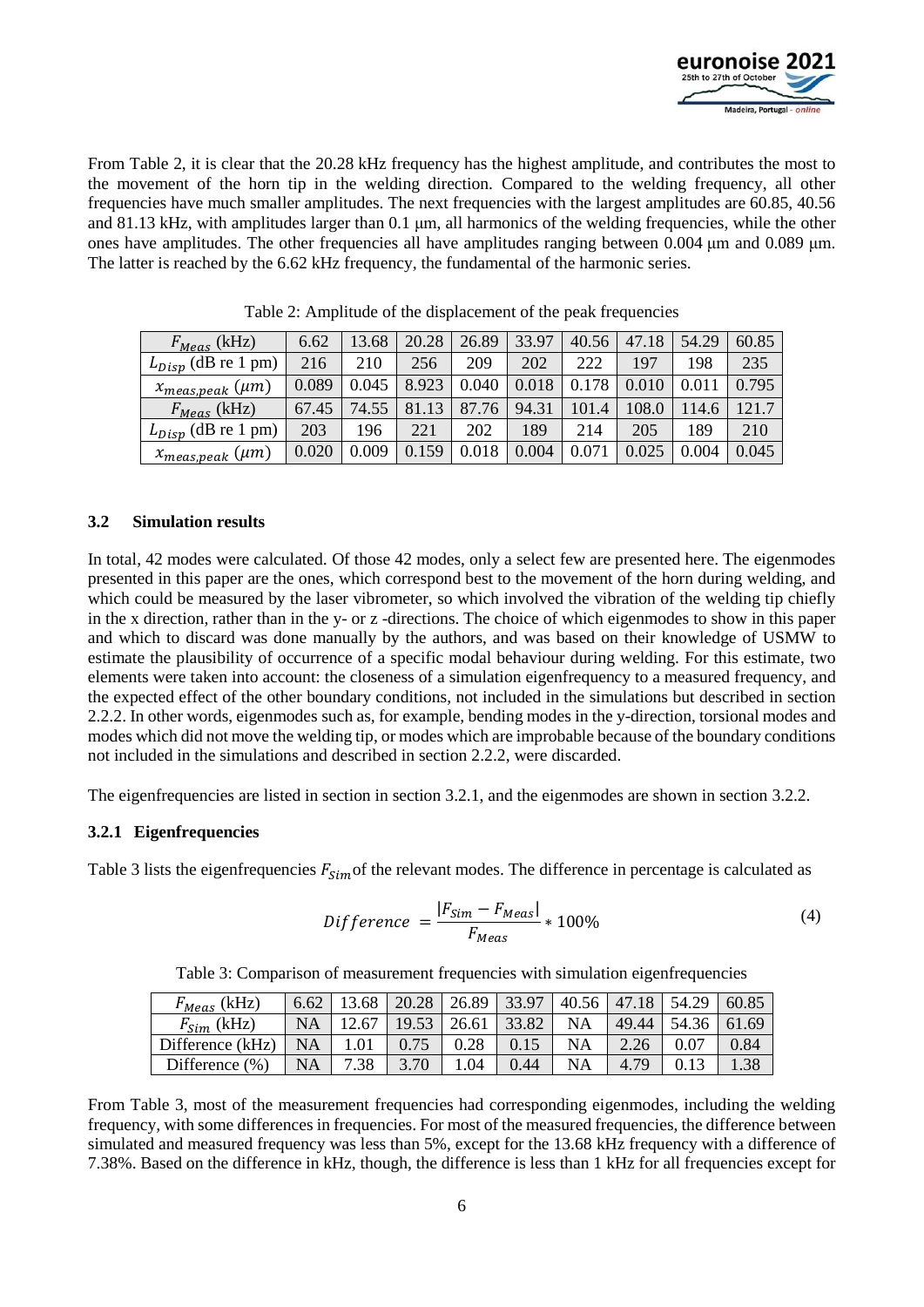

the measurement 13.68 kHz and 47.18 kHz. For frequencies less than the first harmonic of the welding frequency, 40 kHz, the simulation eigenfrequencies are smaller than the measured frequencies. For frequencies above 40 kHz, the eigenfrequencies are higher than the measured frequencies.

No suitable eigenmodes were found for the 6.62 kHz and 40.56 kHz measurement frequencies. The letters NA, standing for Not Applicable, were used to fill their respective columns.

### <span id="page-6-0"></span>**3.2.2 Eigenmodes**

Figures 4 to 10 show the eigenmodes of the frequencies. The colour map shows the absolute value of the displacement in the x direction over the entire modal cycle of displacement: red denotes large movements in the x direction, and blue denotes small movements. The wireframe in the plots shows the rest position of the horn. Note that the displacements shown in the figures were amplified 100 times for better visibility.



<span id="page-6-1"></span>Figure 6: 26.62 kHz

Starting with the 19.53 kHz eigenmode, the closest to the welding frequency, shown in [Figure 5:](#page-6-1) this mode is a translational mode along the welding direction with almost no movement in the z direction, an antinode at the connection with the booster, another antinode at the welding tip, and a node around the middle of the horn, at the curved slit. Furthermore, the amplitude of the displacement at the welding tip, 0.16 µm, is double the displacement at the back, 0.08 µm. These elements were expected and described in section [2.2.2.](#page-2-1)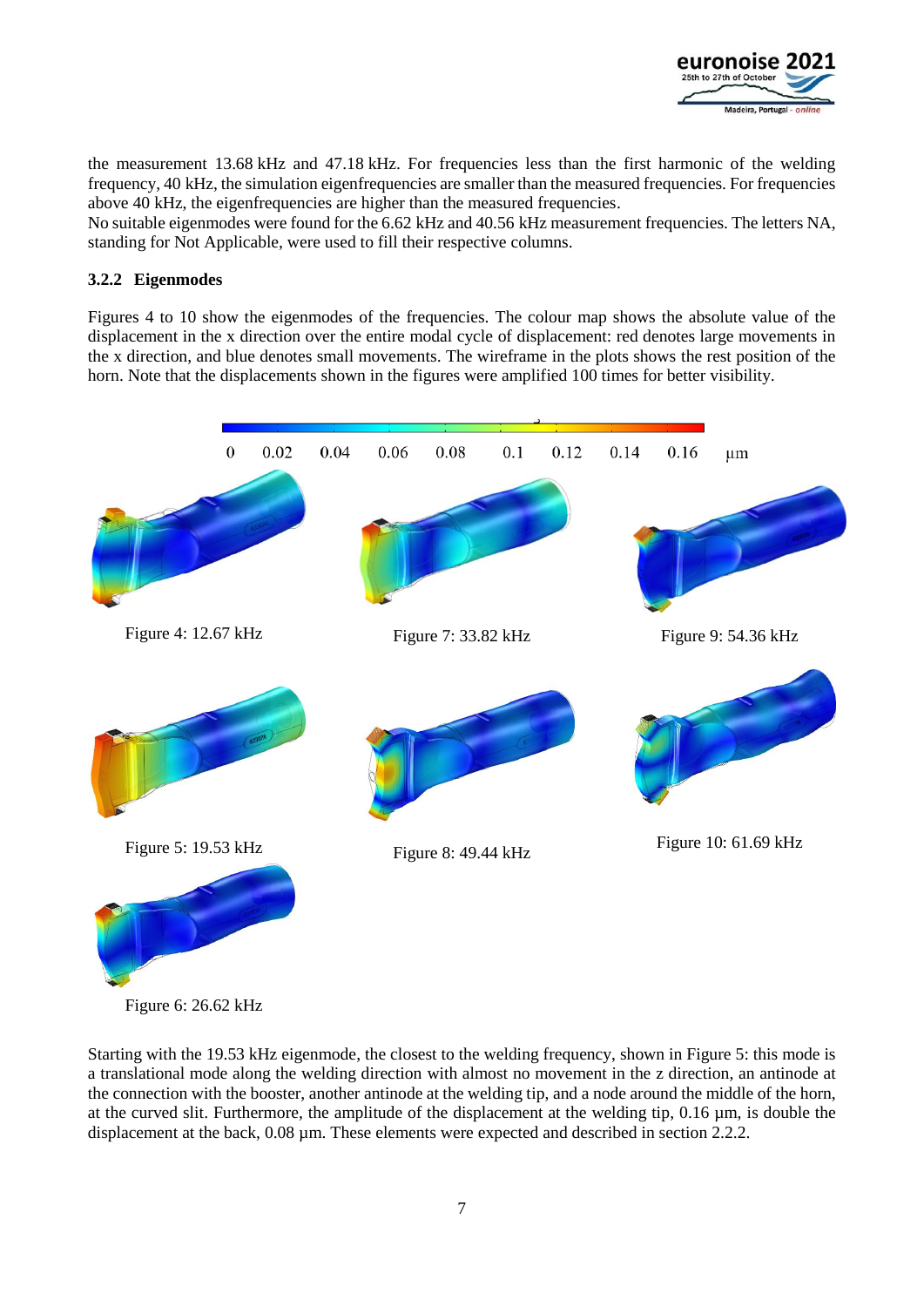

Looking at the other modes, all of them show amplification of the vibration amplitude from the excitation point of the horn, always in a shade of blue, to the welding tip, always in red. Similar to the 19.53 kHz eigenmode, they all show differences between their eigenfrequencies and the measurement frequencies. Furthermore, all of them also show noticeable displacement in the z direction, in addition to a displacement in the x-direction. These displacement are shown in more detail in [Table 4.](#page-7-0)

To look at the displacement of the welding area of the horn in the x and z directions,  $x_{sim}$  and  $z_{sim}$ , a point was taken in the center of the welding area of the horn, the area in contact with the upper worksheet.  $x_{sim}$  and  $z_{sim}$  therefore show the movement of this point in the welding direction and normal to the workpiece when an eigenmode is excited. The ratio between them is given by  $z_{\text{sim}}/x_{\text{sim}}$ . The last row of the table shows the expected displacement of the welding area along the z-direction during welding,  $z_{expected}$ , calculated as:

$$
Z_{expected} = \chi_{meas,peak} * \frac{Z_{sim}}{\chi_{sim}} \tag{5}
$$

 $z_{expected}$  is, of course, not representative of what actually happens during the actual welding. It allows us to compare the amplitude of displacement in the z-direction of our simulated eigenmodes while accounting for the difference in amplitude of the welding frequencies.

| Simulation (kHz)               | NA        | 12.67 | 19.53 | 26.61 | 33.82 | NA    | 49.44 | 54.36    | 61.69 |
|--------------------------------|-----------|-------|-------|-------|-------|-------|-------|----------|-------|
| $x_{\text{sim}}$ (µm)          | NA        | 0.162 | 0.143 | 0.133 | 0.134 | NA    | 0.155 |          | 0.160 |
| $\frac{Z_{Sim}}{Z_{Sim}}$ (µm) | NA        | 0.098 | 0.006 | 0.038 | 0.043 | NA    | 0.046 | 0.014    | 0.013 |
| $z_{\rm sim}/x_{\rm sim}$      | NA        | 0.602 | 0.042 | 0.286 | 0.326 | NA    | 0.296 | 0.100    | 0.081 |
| $x_{meas,peak}$ (µm)           | 0.089     | 0.045 | 8.923 | 0.040 | 0.018 | 0.178 | 0.010 |          | 0.795 |
| Z <sub>expected</sub> (µm)     | <b>NA</b> | 0.027 | 0.375 |       | 0.006 | NA    | 0.003 | $0.00\,$ | 0.065 |

<span id="page-7-0"></span>Table 4: Displacement along welding direction (x axis) and into the worksheets (z axis) of each eigenmode

From [Table 4,](#page-7-0) the highest  $z_{expected}$  is 0.375  $\mu$ m at 19.53 kHz, the welding frequency, although its  $z_{\text{sim}}/x_{\text{sim}}$  coefficient is the smallest. The second highest  $z_{\text{expected}}$  comes from the second harmonic, 61.69 kHz, with a displacement of 0.065 μm, followed by 12.67 kHz with a displacement of 0.027 μm and 26.61 kHz with 0.011 μm. The other frequencies have displacements of less than 0.01 μm.

# **4 Discussion**

From [Figure 3,](#page-3-0) the overlap of the frequencies in all measurements shows that the measurement is repeatable, and these frequencies should be expected in other welding situations if the same horn geometry as the one studied in this paper is used. Looking at the measurement results in [Table 3,](#page-5-2) since the peaks found in the measurements fit a harmonic series so well, it is highly likely that these harmonics come from the transducer itself, rather than be generated by other elements in the transmission chain from transducer to horn. These frequencies could be a by-product of generating the welding frequency. It is possible that the friction on the horn during welding puts extra strain on the transducer, driving it into a non-linear regime in which the frequencies other than the welding frequency are more pronounced. Such excitation, small at the output of the transducer, would then excite modes of the horn and be amplified at the welding tip.

In the simulations, the eigenmode found at 19.53 kHz fits the description of the horn vibration during welding well: the movement pattern it displays corresponds well to the expected behaviour of the horn during welding. This is a first indication that the simulations were set up correctly. Such a translational displacement with very little variations in the z direction, combined with a normal force into the workpiece, would create controllable, repeatable friction between the horn and the upper worksheet. The difference between the measured and welding frequency is small, and can be seen as a natural occurrence of the simulation limitations.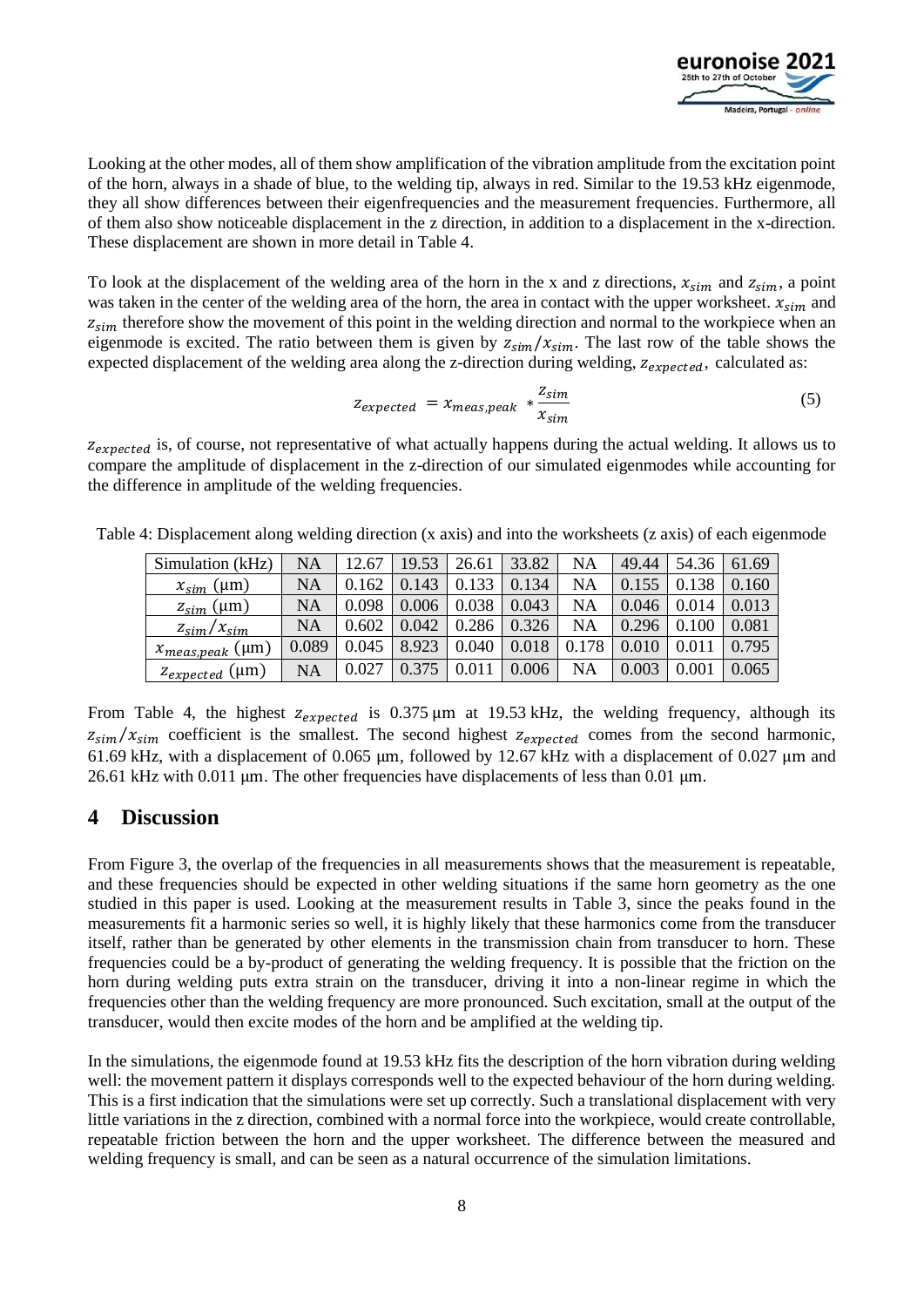

The differences between the simulation eigenfrequencies and the measurement frequencies could be due to multiple factors: differences in the material properties between the horn model and the real horn, not adding all boundary conditions, and the non-ideal modelling of boundary conditions. These points are all limitations of the simulations done here. Nevertheless, a good agreement was reached in some cases: the modal behaviour of the welding frequency is as expected in real measurements, and the difference in calculated frequency was small. All calculated eigenfrequencies are similar to the measured eigenfrequencies, with differences of less than 10%, and often less than 5%. There is therefore good agreement between the modal analysis and the experimental measurements.

No eigenmode was found to fit the 40 kHz measurement frequency. This makes sense, because such a mode would have an antinode at the curved slit, where a fixed boundary condition is applied during welding. As for the 6.62 kHz measurement frequency, no corresponding eigenmode was found. This could be due to the differences between the simulation setup and the forces which are applied on the horn during actual welding. It is possible that one such mode could be found if more boundary conditions are applied in the simulation.

Looking at the changes in the z direction, it is clear that the highest displacement comes from the welding frequency. Even combining the displacement of all frequencies coherently, the total average displacement would still be less than 1  $\mu$ m. This is three orders of magnitude less than the depth of the horn knurl, 300  $\mu$ m, and the penetration of the horn into the workpiece. It is safe to assume that the horn is always in contact with the workpiece, and that the horizontal excitation of the workpiece is always happening. However, this does not give us an indication of whether the vertical force applied by the horn on the workpiece fluctuates at any of the frequencies excited. This might also be frequency-dependent, since vertical displacements of similar amplitudes are found for frequencies both noticeably higher and lower than the welding frequency.

From the results of this study can be suggested a hypothesis to explain the frequency content of the measurement results: during welding, the transducer generates a harmonic series with a fundamental frequency at 6.62 kHz, and in which its second harmonic, the welding frequency, has a much higher amplitude than all other frequencies in the series. The frequencies in this harmonic series then excite corresponding modes in the horn, which lead to non-zero vibrations of the welding tip at those frequencies. In the x direction, the welding tip would then vibrate not only at the welding frequency, but also at the frequencies excited by the harmonic series. Furthermore, the eigenmodes excited would lead to vibrations of the welding tip along the z direction, into and away from the workpiece. These extra displacements of the welding tip in both x and z directions might have an effect on the friction between the horn and the upper worksheet: vibrations in the x direction would affect the relative movement between the horn and upper workpiece, and vibrations in the z direction might affect the normal force applied by the horn on the workpiece, both of which are primary parameters of friction.

It is not clear at the moment whether such movements actually have any effect on the welding process, as the transfer of forces from the horn through the workpieces to the anvil is complicated. According to [\[1\],](#page-9-0) friction is an important element of USMW not only between the worksheets, but also at the interface between the upper worksheet and the horn, and at the interface between the lower worksheet and the anvil. The friction in these friction sites depends not only on the normal force applied by the horn on the upper worksheet and the relative movement between them, but also on how they transfer to the upper worksheet-lower worksheet and lower worksheet-anvil interfaces. To investigate the effect of these x- and z-movements on friction generation, many further elements would have to be taken into consideration: the period of the x- or z-displacement relative to a welding frequency cycle, relative to the period of elastic relaxation of the upper sheet, or the amplitude of zdisplacement relative to the horn penetration into the upper worksheet, to name a few. This could lead to interesting effects: for example, if the changes in the z direction are much faster than a welding period, this could lead to a hammering effect similar to a jack hammer, and the x-displacement would resemble more closely stick-slip behaviour.